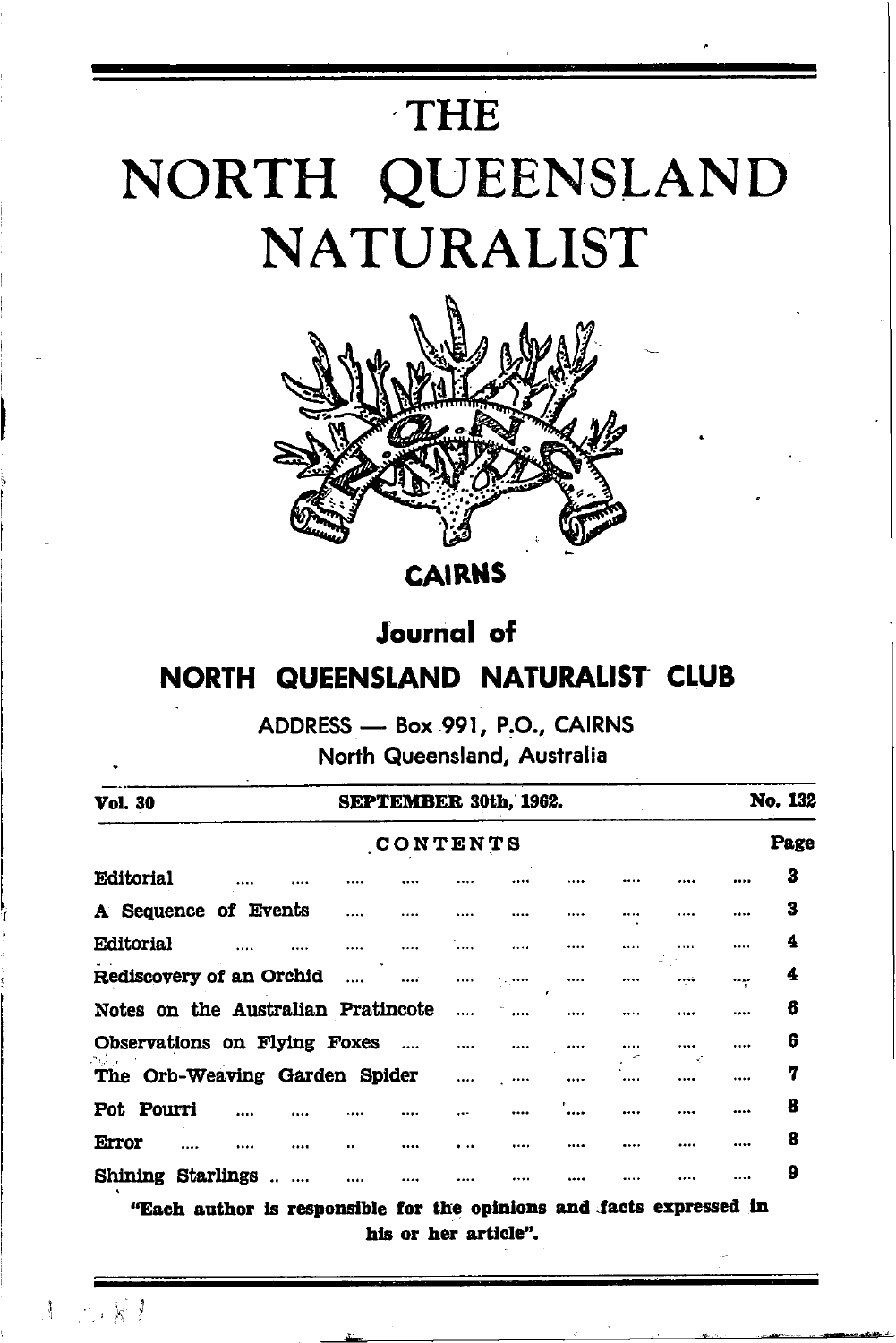## NORTH QUEENSLAND NATURALISTS' CLUB

Founder Presd, the late Dr. HUGO FLECKER.

OBJECTS - The Furtherance of the Study of the various branches of Natural History and the Preservation of Our Heritage of Indigenous Fauna and Flora.

Club Officers - September 30, 1961 - September 30, 1962.

Patron: J. WYER, Esq. (Foundation Secretary)

President: A. A. READ, Esq.

Vice-Presidents: Messrs A. M. REILLY, N. C. COLEMAN, A. J. CASSELS.

Secretary: Mr. CARL LUPPI.

Hon. Treasurer: Mr. S. DEAN.

Hon. Librarian: Mr. J. CASSELS.

Amenities Officer: Mr. S. DEAN.

Hon. Auditor: Mr. F. P. MOODY.

Hon. Solicitor: Mr. H. E. DANN.

Receptionist : Mrs. E. CORBET.

Curator of Herbarium: Mrs. E. CORBET.

Council: Messrs ZIEGENFUSZ, ATKINSON, CORBET, COLLINS, HILL, Mrs. ZIEGENFUSZ and Mrs. CORBET.

Trustees: Messrs A. A. READ, S. St. CLOUD, V. M. REILLY.

Publications Committee: Mrs. M. CASSELS, Messrs A. A. READ, A. W. DOCKERILL, N. C. COLEMAN.

GENERAL MEETING for discussion, lectures, screenings and display of specimens are held on the second Tuesday, 8 p.m., at the Old Kuranda Barracks, Esplanade.

FIELD DAY excursion usually fourth Sunday.

VISITORS are welcome, especially members of Australian and Overseas Clubs and Societies.

LIBRARY open each Friday night at 7.30 p.m. and Club night.

Subscriptions (Due September 30):

City and Surburban Members, £1/5/-. Country Members, 15/-Junior Members, 5/-.

Treasurer's Address - P.O. Box 991, Cairns, N.Q.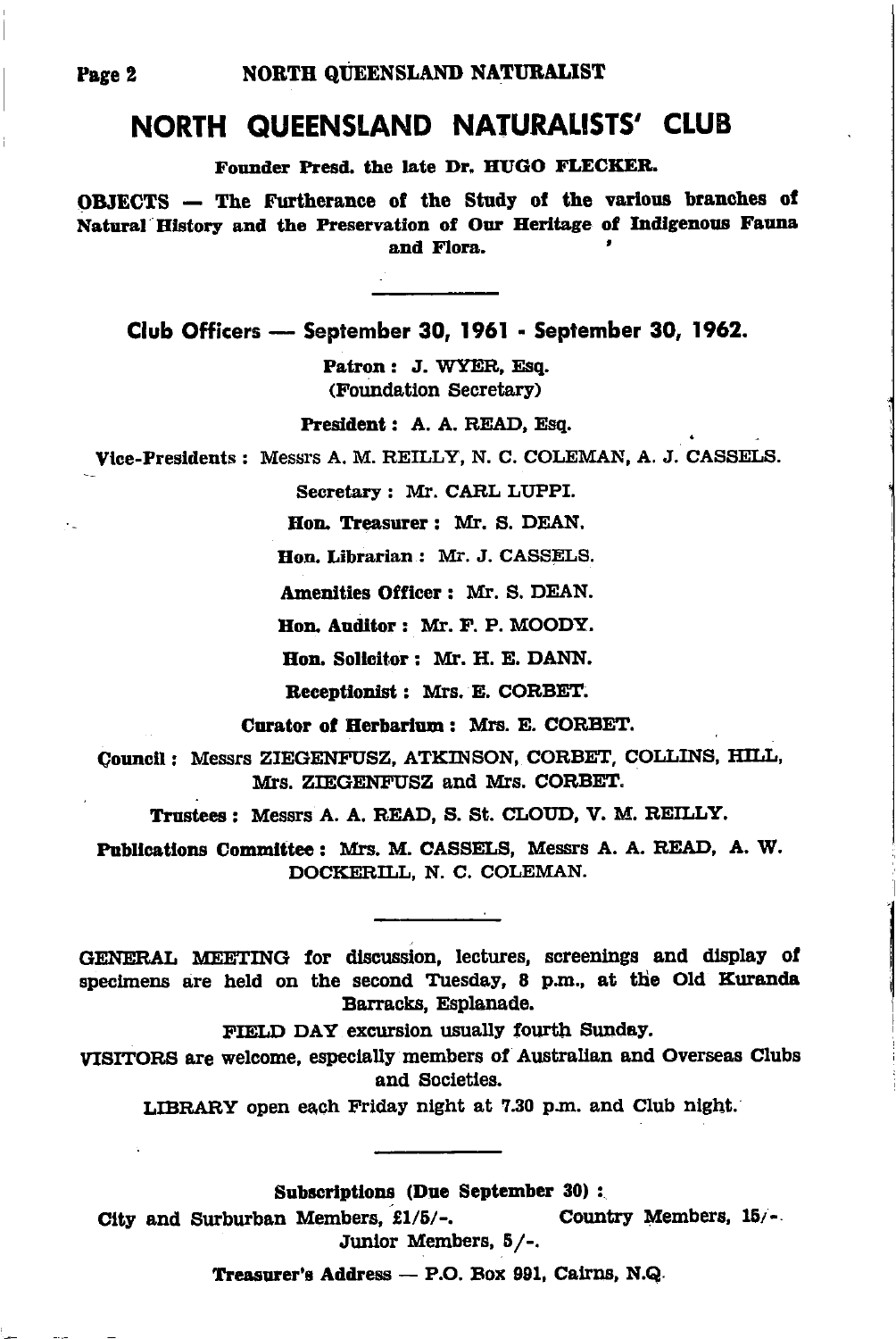## EDITORIAL.

Once more we come to the end of the year and we feel that it has been quite a successful one. Meetings have been well attended as have the monthly Field Days. Yule Point, Black Mountain Road Goldsborough and Isabella Falls were some of the places visited where many things of interest were seen and collected. It is pleasing to welcome so many visitors -- Interstate and Overseas - to these gatherings, when we can compare notes and ideas with members of other organisations and other countries.

Once more we congratulate Ian Orrell on his excellent essay on the Orb Weaving Spider which won him the Flecker Memorial Medallion. It is printed elsewhere in the journal. Well done Ian.

We must thank many of our members for welcome additions to our Library. - Mr. A. H. Bruce. Mr. Ziegenfusz. Mr. Read Mr. Cantrill, Miss Taylor and Mr. Whibley.

We regretfully announce the death of one of our old members  $-$  Mr. Daniel Peiniger who was recently killed in a road accident. Mr. Peiniger has been a member for many years, serving for several years on the Council. Owing to his advanced age he has been unable to attend meetings and Field Days of late and was missed by the members.

Now that the new year has commenced we have to ask once again if members will please pay their membership dues promptly to the Treasurer. It takes much time and money if the Treasurer has to write to all members reminding them of this and so we ask please send your dues without any more notice. Thank you.

Some time ago the Australian Museum requested the Club to send them if possible, Fresh Water Crabs for study. This month a bottle containing five Fresh Water Crabs was dispatched to them. We hope they will be of value to the Museum.

At this point the Editor would like to congratulate our President Mr. A. A. Read on his election once again. This makes it 14 years that Mr. Read has held the chair and this he has done right ably.

#### A SEQUENCE OF EVENTS.

A few years ago I was staying with friends at Mackay. The bathroom was being rebuilt and during the process we had to use an old and rather dark temporary bathroom. As I entered it one evening, switching the light on I was just in time to see a large tarantula spider pounce on a large brown cockroach. The spider sat there proudly with the cockroach sideways across its mouth but its triumph was short lived for a large green frog sprang from a corner and in a second had eaten the two right up.

Next day I noticed at the end of the yard several ducks and some noise. To my astonishment I saw an extra large clean white duck with her neck outstretched and swallowing violently, and dangling from her mouth the protesting hind egs and half the body of the green frog. Even as I watched an extra large swallow made the whole frog disappear down the duck's neck. I could not help pondering how each living thing in turns seems to become food for some other living creature.

Two days later was Sunday and the duck was killed and provided the Sunday dinner so one could say from cockroach to spider to frog to duck to man. I do not care for duck much.

IRENE MEARS.  $(14/2/62)$ 

#### Not fiction but actual facts.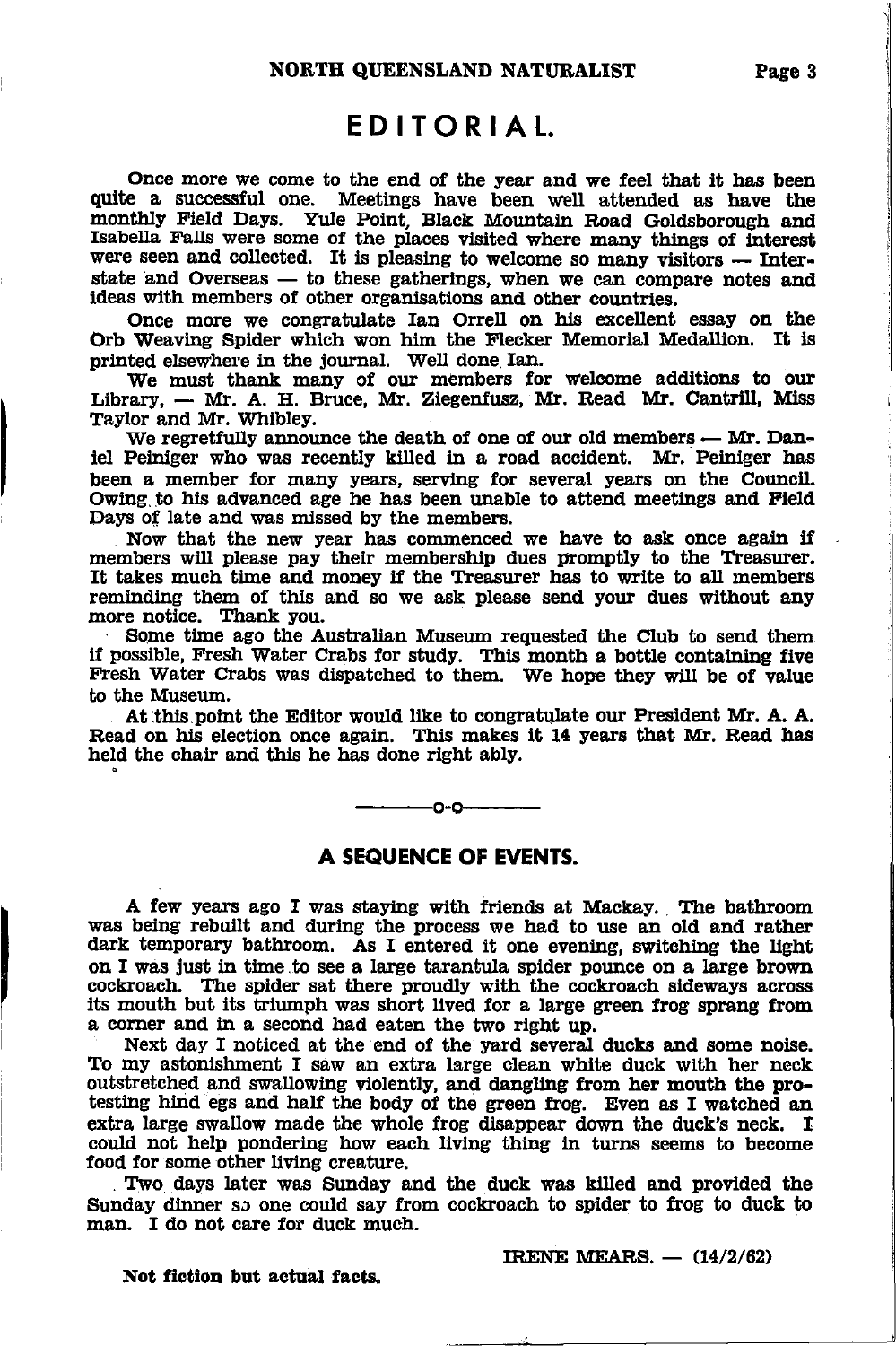#### Page 4

## REDISCOVERY OF AN ORCHID (Bulbophyllum lilianae Rendle) AFTER 44 YEARS.

Rupp and Hunt, Proc. Roy. Soc. Qld. 60:6, 62 (Dec. 1949), stated that no reference to this orchid had been made since its original description and apparently no reference has been made since 1949. In August 1961 Mr. K. Wadsworth of Millaa Millaa collected a small Bulbophyllum on the Evelyn Plateau, Nth. Queensland and sent part of it to the present author who thought it might have been a small **B.** lageniforme F. M. Bail. Subsequent examination of specimens of this latter species from 3 localities showed that Mr. Wadsworth's plant was not Bailey's species but Rendle's. This collection, only the second, after a lapse of 44 years, is a truly praiseworthy feat.

The following description and illustration were prepared from the abovementioned fresh material :

Bulbophyllum lilianae Rendle, Journ. Bot. 55:308 (1917).

A small epiphyte. Rhizone about 0.75 mm diam., extensively creeping and branching. Roots rather short, about 0.4 mm diam. Pseudobulbs spaced at intervals of  $5-15$  mm between centres along rhizone,  $6-11 \times 3-5$  mm, obliquely conical, shallowly sulcate, rhizone embracing." Leaves barely petiolate 15-27 x 4-6 mm, narrow-oblong. Peduncles 15-20 mm long, filiform. Pedicels, plus ovaries, about 2 mm long, tuberculate. Flowers solitary, widely expanding, reddish, the sepals and petals 3 nerved, the nerves not extending to the apices. Dorsal sepal about  $5.0-6.3 \times 2.0-2.8$  mm, oblong-lanceolate sparsely tuberculate near the base. Lateral sepals 4.0-6.0 x 3.0-4.3 mm, ovate or subdeltoid, joined at their bases to form a truncate mentum. Petals 3.0-4.5 x 1.0-2.0 mm, oblong-lanceolate very obtuse. Labellum joined to the apex of the column foot by a short lorate claw, about 2.0-3.0 x 1.2-1.5 mm, erect in basal half (where obscurely lobed at the base), thence bent at right angles, lamina ovate or almost deltoid, obtuse, broadly grooved above (almost concave), margins deeply decurved or almost revolute, no ridges present unless the uppermost portion of the "rolls" from the groove to the margins be called such. Column about 1.5 x 1.3 mm with a greatly curved narrow foot about 1.5 mm long; wings very broad but short, truncate anteriorly but with an acute tooth on the apices, which extend about half way up the anther. Stigma subpyriform. Rostellum ovate, saecate. Anther broader than long, reniform when viewed from above, not rostrate. Collinia 4 in 2 pairs, pyriform when viewed from the side.

This species is perhaps most closely allied to B. lageniforme F. M. Bail but differs in the following respects:

(a) pseudobulbs spaced along rhizone instead of massed and are slender oblique-conical and shallowly grooved rather than broad, depressed and deeply grooved.

(b) Flowers about half the size, reddish rather than pale green and widely expanding.

(c) Dorsal sepal longer than the lateral ones rather than the reverse.

(d) Labellum much smaller in relation to the remainder of the flower and lacks the central ridge.

(e) Stigma pyriform rather than transversely oval.

A. W. DOCKRILL.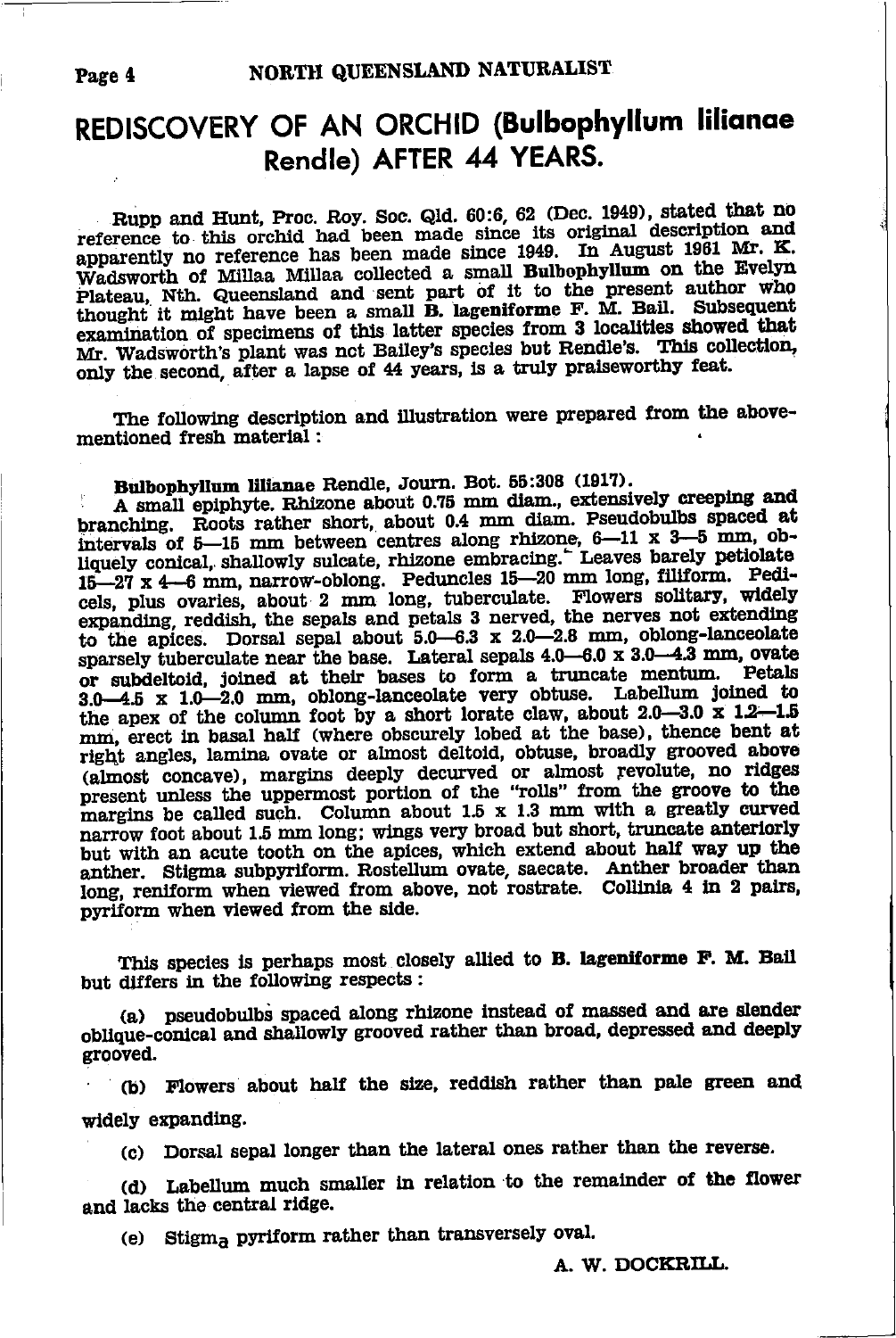### NORTH QUEENSLAND NATURALIST

#### **BULBOPHYLLUM LILIANAE RENDLE**



| A. FULLUI UI FRIILItaliuai Dizo            |  |
|--------------------------------------------|--|
| B. Flower from the Frontx 5                |  |
| C. Flower from the Side $\boldsymbol{x}$ 5 |  |
|                                            |  |
| E. Labellum from the Sidex 5               |  |
| F. Labellum from Abovex 10                 |  |
| G. Cross Section of Labellum at            |  |

| I. Column from the Front x 10   |  |
|---------------------------------|--|
|                                 |  |
| L. Top of Column (Anther Re-    |  |
|                                 |  |
|                                 |  |
| N. Pollonia from the Front x 30 |  |
| O. Pollinium from the Side x 30 |  |
|                                 |  |

 $\mathcal{A}_{\text{Poisson}}(\cdot)$ 

Page 5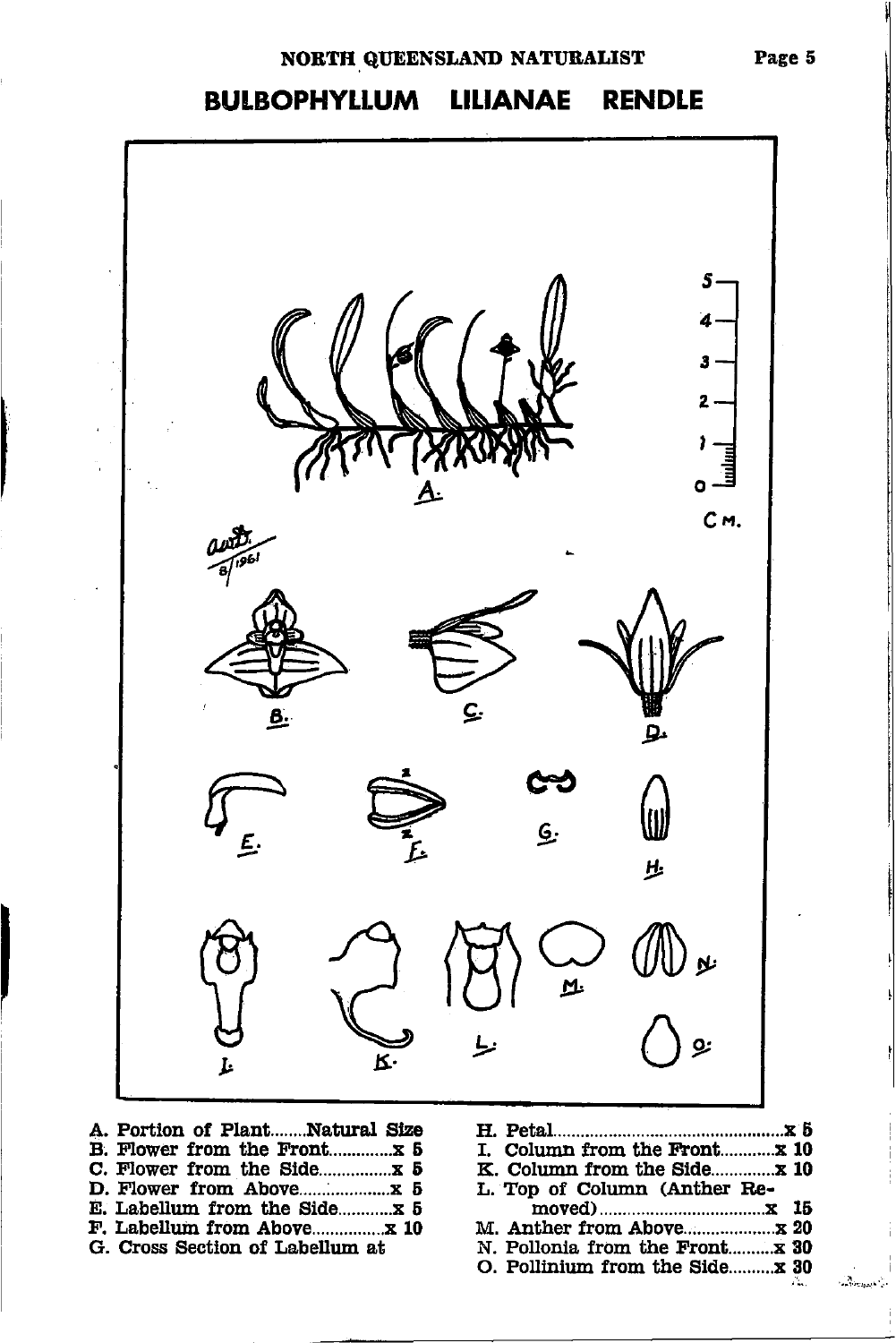#### NOTES ON THE AUSTRALIAN PRATINCOLE

The years 1961 and 1960 have been very dry and arid over most of North Queensland, the more inland areas being drought stricken. Such conditions have caused a movement of several species of inland birds to the more favoured coastal and near coastal localities where suitable food supplies are more readily available.

A very graceful visitor is the Australian Pratincole (Glareola isabella.) Generally grouped among the shore birds (waders), Pratincoles like the Stone Curlew, have, over the ages, adapted themselves to the more arid inland conditions, the Australian Pratincole in particular extending its range to the centre of the continent.

Pratincoles are medium sized birds, nine to ten inches in length, and generally rufous in colour, the rump being white and the abdomen chestnut. The bill is short and the tail deeply forked. Having long legs and an upright stance. Pratincoles move swiftly over the bare ground which is the favoured habitat. It is said to feed mainly in the air, but I have not found this so in local areas. The local birds catch most of their food on the ground and only on rare occasions were birds seen to catch insects in the air the favoured food being newly hatched grasshoppers, which emerge from bare or plowed fields. When not engaged in keeping the grasshopper plagues in check, the birds engage in spectacular flights. Some of the flocks were quite extensive and several times during September 1961 over 100 birds were in the air. These long winged birds are very graceful whilst engaging in their erratic flight, wheeling and side slipping, occasionally just skimming the ground like swallows, calling out in a sweet voice.

It was in May 1960 that I first observed Glareola in local habitats and by the end of October all were gone. However, this year, 1961, the influx of birds arrived in May, large flocks regularly being observed until October when the flocks gradually became smaller and in November only a few birds remained.

It is believed the Australian Pratincole has a winter migration to the islands north of Australia including Borneo and Java. Closely related species are abundant in Africa and India where the birds are much in favour being known as Locust Birds.

Nesting of the Pratincole is on bare ground and the clutch is usually two or three eggs. The incubating period is approx. 18 days. Like other waders they adopt the "broken wing" display to lure enemies away from the nest site.

It will be of considerable interest to note if Glareola becomes a regular visitor to local habitats in the future years.

J. A. BRAVERY, Atherton.

#### **OBSERVATION ON FLYING FOXES.**

-0-0-

Recently I went out to the Flying Fox camp on Snake Island in the Daintree River and examined some of the Mangrove Trees killed by the Foxes. I wished to find out why these trees had been killed and it did not take me long to find out the reason. The bark of the trees was absolutely scratched to pieces. When the Foxes were disturbed or were leaving the camp in the normal way, they climb up by means of their claws to get a clear site for launching into the air, and in so doing, day after day, they soon killed the trees.

There is a belief amongst a lot of people that Flying Foxes bring mosquitoes. This is not so here at anyrate, The Foxes have moved in the last few days to within a stones throw of my camp, and there has not been a mosquitoe in my camp since they came. Normally there are quite a lot of mosquitoes.

A FIELDING, Mossman.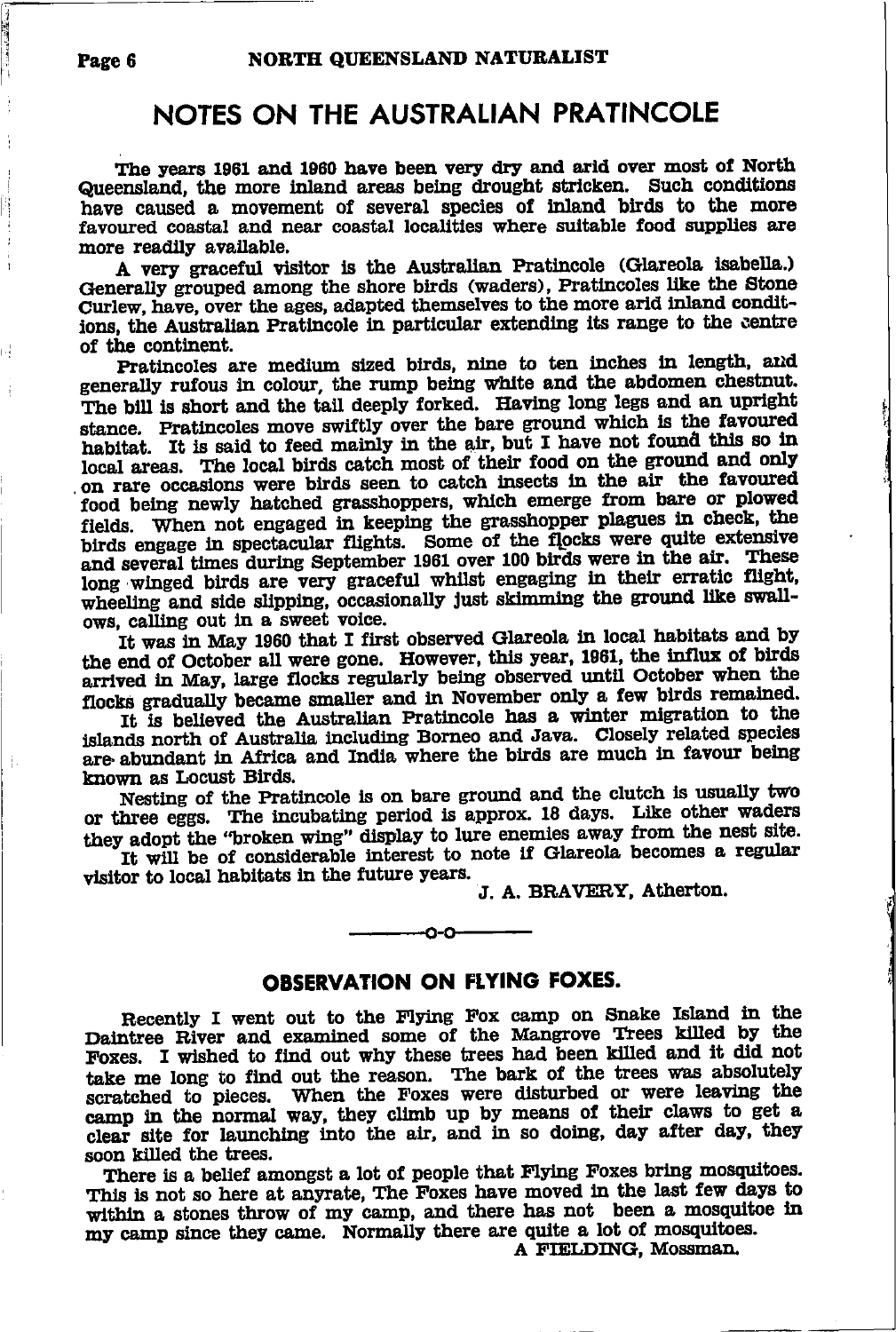### THE ORB-WEAVING GARDEN SPIDER.

The Orb-weaving Garden Spider is about 2-21 inches in length from front to back legs. Her body itself is about an inch long and the abdomen about §" long and at the widest §". All of her body, including her legs is a light brownish-grey, but the joints of her legs and abdomen are a dark brownish-red. She also had brownish-grey hairs on her legs and body. Her fangs dig in an insect horizontally.

Habits :- She sleeps in a curled up dried leaf similar in colour to herself. Her leaf is about 5 ft. from the ground. At dusk (6.15 p.m.) she was on the job. She climbed on to the cross bearer of the passion fruit trellis and faced her spinnerets to the sky and let the wind carry the fine strand of silk to a branch of the bouganvilla. When she had this guy-line erected she then spun silk round and round it all the way along to strengthen it. The next thing was to take a stay from the strong guy line to the ground. This kept the snare from blowing into a horizontal position in the breeze or strong wind. At 8.30 p.m. the web was completed and Mrs. Spider went to the centre of the web and waited for a foolish insect to fly into her well-made snare. The snare is about 2' 6" in diameter.

Just then a medium sized moth flew into her snare. She immediately darted to the insect and fanged it, she then plastered it with thick masses of silk which were wrapped round the moth with the back legs. The silk was divided into two parts shaped in a  $V$  with the apex at the spinnerets. She then attached her spinnerets to the part of the web around the moth and let out one strand of silk. With the claws on her back legs she cut the strand. This was done all around the bound moth. She grasped it in her fangs and moved to the centre of her web where she then wrapped the moth and the piece of web cut out onto one large ball with some more thick silk. Then she had her evening meal.

On the few nights around the date of the full moon she would not make a snare at all, but she only hung from a strand of silk in the shadow close to the trellis. As the moon grew smaller she moved out towards the centre of the strong guy-line.

At 5 a.m. next morning while it was still pitch dark there was no sign of the well-made snare but there was only the strong guy-line and the stay.

The strong guy-line is about 16' 6" in length and about 6' from the ground and the stay is about 6' from the guy-line to the ground.

A snare and guy-lines, similar in shape to that of the Orb-weaving Garden Spider were found about 2" away from the black wall of a shed. The bottom of this snare was about 1' from the ground. It was 21" in diameter and it was found that it belonged to a young Orb-weaver. She left her web up all the time and the web can hardly be seen. When she cut out a piece of web with a bound insect she left the hole there all that night and the next day and on the following night she set to work and patched it.

When Mrs. Spider was under observation by torch light and two 200 watt. bulbs her habits differed. A piece of linen thread was tied across from the passion-fruit trellis to a branch of the bouganvilla in place of the strong guyline. She accepted this offer. She didn't come out of her cosy leaf until 7.10 p.m. because I was switching the torch on and off trying to observe how she began her work. She climbed on to the cross-bearer of the trellis and finding that there was a strand of something there she began to spin silk round and round to strengthen it. I switched lights of and let her continue her evening work. At 7.45 p.m. lights on again. She had the main frame of her web built. Her stay was put down and the main-bearers of the web were built. At 8.30 lights were on again. She had completed about 1/5 of the hair fine circular part of the web.

Building was further delayed for another five minutes when a stick

**The Contract of Section** 

 $\frac{1}{2}$ 

 $\frac{1}{2}$  . Then  $\frac{1}{2}$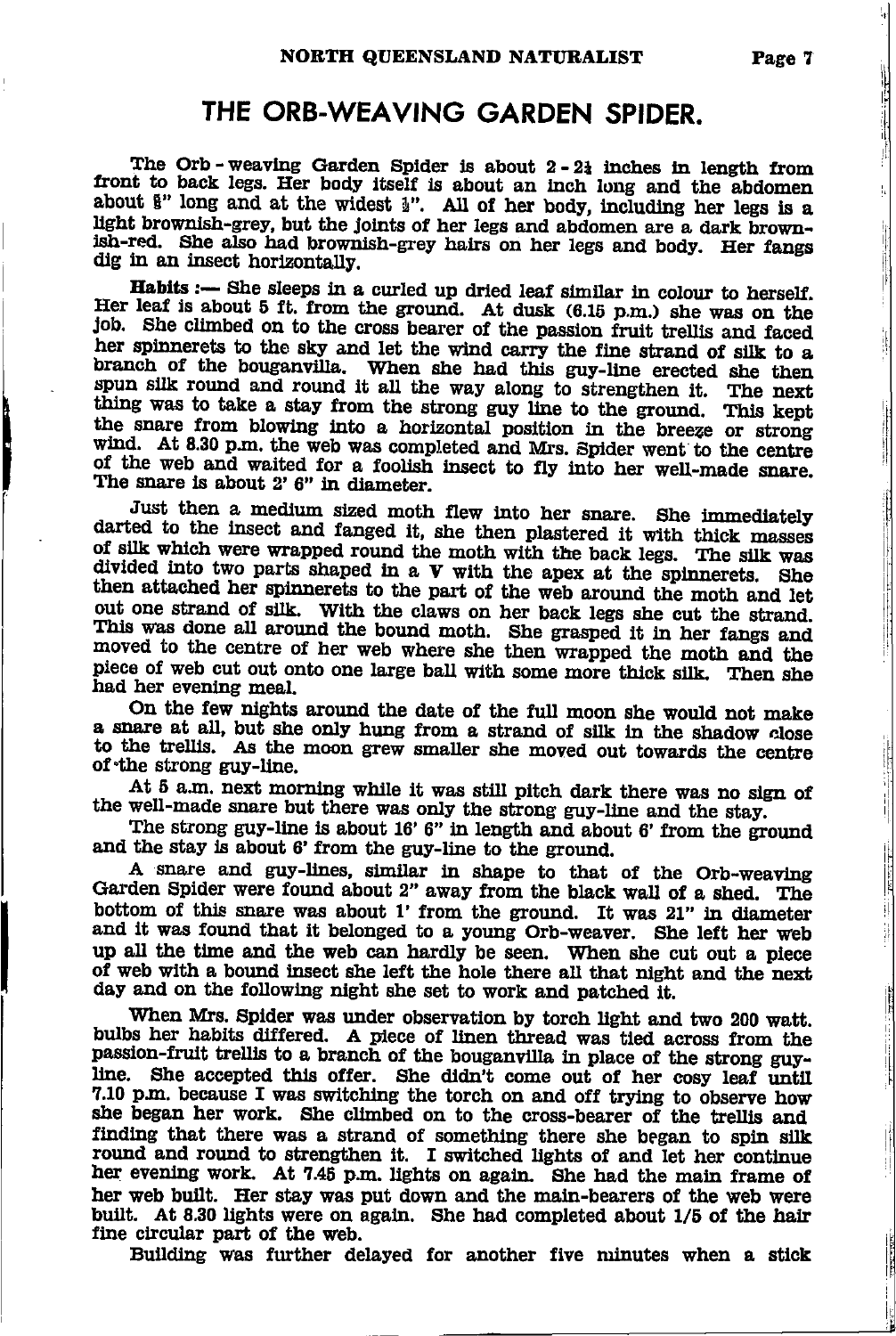## THE ORB WEAVING GARDEN SPIDER — (Continued)<br>

ed on and she had completed about andother 6" of the fine circular part of the web. At 9.45 p.m. when the lights were turned on, she had about  $\frac{9}{4}$  of the insect was thrown into the uncompleted web. She immediately fanged it and then she plastered it with very thick masses of silk which were wrapped round the legs first and both legs and long thin body. As before the silk was divided that o parts and the web was cut in the same way. She took him in her fangs and moved to the centre of her web and she hung him in a horizontal position by two strands of silk. She then patched the web where the piece had been cut out and contlnued to butld her snare. At 9.16 p.m. the lights were switchweb completed (23ins). At 10.45 p.m. when I last saw her that night she had the web finished and was feeding off the bound stick-insect.

she didn't llke being observed by torch-llght and two 200 watt. bulbs so she moved camp on another part of the Farm about 85 yards away. She was moved back to her old place. Her banana leaf was cut, taken to the passion-fruit trellis and pushed into the tangled vine. That night she made her web in the same position but next morning she was gone. Mrs. Spider had moved to the fence line of bananas 35 yards away. The banana leaf Was cut and tied securely to the trellis. This time she built the guy-line from the trellis to the shed and the stay was built on to the back of the car. The next morning she was gone and I haven't seen her since.

These observations have been made over a period of six weeks.

Name:- IAN ORRELL, age 13 years..

Address :- Box 1, Smithfield via Cairns, Nth. Qld.

#### POT POURRI.

-0-0-

Theres no doubt about it, we Naturalists do see weird things in peculiar places. A friend of ours a keen naturalist is Night Porter at a Hotel in the North. One night whilst engaged in the cheerful occupation of cleaning the urinals, he noticed some little "wrigglers" in the troughs. On inspection they were found to be elvers. To get to that place, these elvers had swum up the pipe discharging into the sea, turned a right angle up and then through a grating and another right angle to get out into the troughs. The elvers were collected and preserved in alcohol and eventually sent to Mr. Whitley of the Australian Museum, Sydney, who identified them as Long Finned Freshwater Eels Anguilla reinhardtii Steindachner, 1867 and stated that they wcre evidently migrating inland from the sea. This took place in March 1962. The elvers have now been added to the Australian Museum Collection.



#### ERROR.

In our last Journal there was an article by Mrs. E. Corbet on Dysphania. fenestrata. This was stated to be the family ARCTIIDAE but we have now been informed by The Australian Museum that there was a clerical error made when writing to Mrs. Corbet informing her of this and should read family GEOMETRIDAE.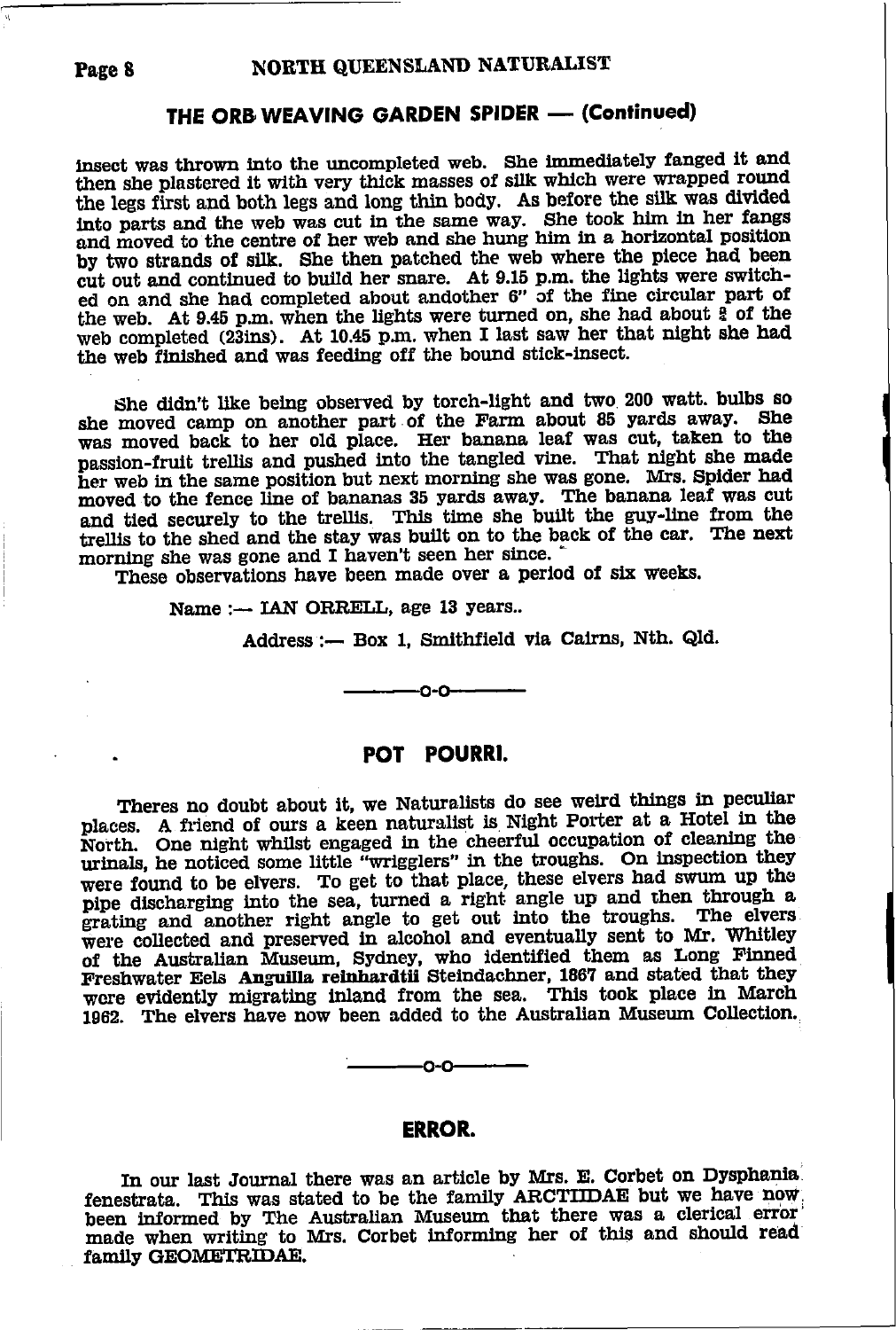### SHlNlNG STARIINGS (Aplonis metallico)

On November 14th 1960 the peace of our garden was shattered by the arrival of a colony of Shining Starlings who decided to build in the Rain Tree of Peru (Samanea saman) in our neighbours garden. This was the first time they had built there in the 10 years that we have lived in this district.

Nesting. There was a great deal of fighting and brawling as each pair of birds wanted the best site, the most favoured place being at the end of a branch. A Yellow Fig Bird (Sphecotheres flaviventris) was sitting on two eggs in a nest built on the outer end of a branch. One morning when the male Fig Bird was taking his turn in incubating, about half a dozen Starlings began to worry him, diving and pecking him till in exasperation he left the nest. Immediately two Starlings flew on to the nest, picked up the eggs in their beaks and dropped them over the side on to the grass beneath. My son ran lnto the garden to verlfy this and sure enougb, there were the two broken Fig Bird eggs lying on the neighbours lawn. The Starlings then proceeded to incorporate the nest into their own. Other Fig Birds were nesting in the same tree but more to the inside and they were not molested at all by the Starlings. Obviously it was the nest site the Starlings wanted and it was not just animosity to another species of bird.

**THEFT** 

It was noticed that many of the breeding birds were still in immature plumage. Some pairs were both black, others were black and immature and yet again others were both immature. As the time went on the immature plumaged birds gradually became darker and darker until by the time they left us they only had an odd streak or so of white on their breast.

Materials used in the building were dried vines and grass with an occasional decoration of leaves. When the children threw some coloured paper streamers into the garden, they were eagerly snapped up and some of the nests were tastefully decorated with white and green streamers.

The actual building occupied about  $14$ —18 days but all during incubation and feeding the birds were adding to their nests, poking and pulling at them like a woman titivating her hair. Usually about 3 or 4 nests were built in a bunch actually joined together. Always one bird was at the nest, probably because of the thieving ways of the others. I am sure if both birds had left the nest together, there would have been no nest to come back to. The moment a pair of birds turned their backs for a minute, other birds would be there to start pulling the nest to pieces and incorporating the material in their own nests. When a bird arrived at its nest with a long trail of dried vine and started to twist it into its nest, about half a dozen others would fly up to try and steal it. They would hang-a dead weight on the vine with the vine swinging to and fro like a pendulum. Sometimes half a dozen would all be hanging on the vine like an animated necklace. If a piece of material dropped towards the ground a number of birds would all make a dive for it, invariably one catching it before it reached the ground. When they started to build they would twist the vine round and round the branch following it around like a circus performer. The nests were large and bulky structures with a side entrance and when finaly able to examine some there  $w_{\text{a}}$ s no attempt to line with down or feathers, just some finer grasses.

Brooding. It was difficult to see if both birds took part in incubating as there was such constant coming and going and squabbling and fighting but it was my impression that both birds took their turn sitting.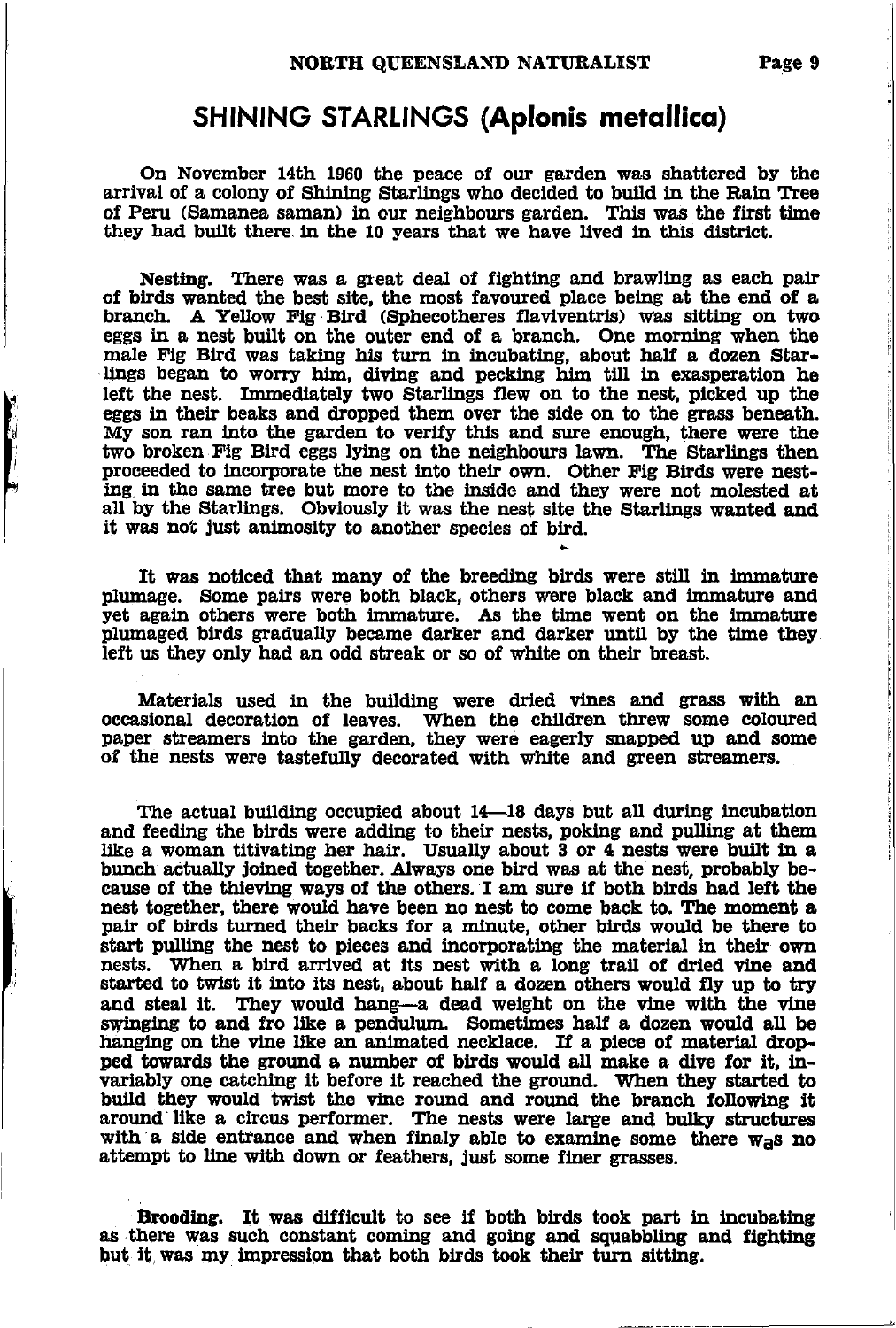Z

## SHINING STARLINGS (Aplonis Metallica) — (Continued)<br>'

The first egg shells were found under the tree on December 14th making it about 3 weeks from eggs to hatching. From the number of pieces of shell I would say that the average clutch was three. There was no effort made to dispose of the shells or hide them in any way, they were just pushed out of the nest to the ground below. One or two babies were found on the ground under the tree — little black naked squigglers

The parents were kept very busy feeding the young, but as always there was one bird left at the nest all the time, usually spending its time tucking in stray ends and generally tidying up the nest. Soon it was possible to see small heads at the entrance of the nest and the moment the feeding adult appeared the mouth would gape open and a large berry was thrust into it. Underneath the tree there was a litter of different sorts of seeds regurgitated by both young and old. One of the neighbours complained that when they mowed the grass, their ankles were nearly flayed by the motor mower kicking up all the little hard seeds. Evidently there was not much effort at nest cleaning as when some of the nest blew down, there was quit a lot of excreta inside. January 31st was the first time I saw any of the young out of the nest. They were quite small—dark grey black, whitey yellow breast streaked with black and no red eve.

Food. The Starlings were very fond of cultivated fruits such as mulberries, which they ate unripe, pawpaws and custard apples. Of wild fruits they eat Birds Eye Chillies, Queensland Olive (Linociera ramiflora) Nutmegs (Myristica muelleri) and Planchonella. This was learned by taking seeds regurgitated to the Department of Agriculture where they were identified for me.

Behaviour. From daylight till dark there was a constant din from their fighting and thieving. For some reason, one nest was torn to pieces by a dozen or so birds, each one triumphantly taking loot home to incorporate in it home. When the rest of the nest fell down, by the end of half an hour there was not a piece left on the grass as they all dived shrieking madly to tear it to bits.

Towards the end of their sojourn, many of the nests were getting very shaky and finally when a puff of wind came, they would fall down. The first one or two to fall were torn to pieces quickly, but all of a sudden the birds seemed to lose interest and the rest as they fell were left lying on the ground, thus giving us a chance to examlne them.

The Starlings were very fond of bathing and many would come down to our little bird bath to drink and bathe. In the early mornings when there had been a heavy dew, they would land in the grass and bathe in the dew, moving off to another spot when they had shaken all the dew from one part.

Sometimes for no apparent reason, all the birds left in the tree would, with one accord, fly away in a flock leaving an unearthly silence. After a couple of minutes they would all circle and come back again, once more squawking and jostling.

Not all the birds nested at the same time, some not starting to build until the first lot had hatched. Despite this they all seemed to be ready at the same time to fly away. For some time before migrating the birds would roost in the tree at night, but during the day, old and young alike would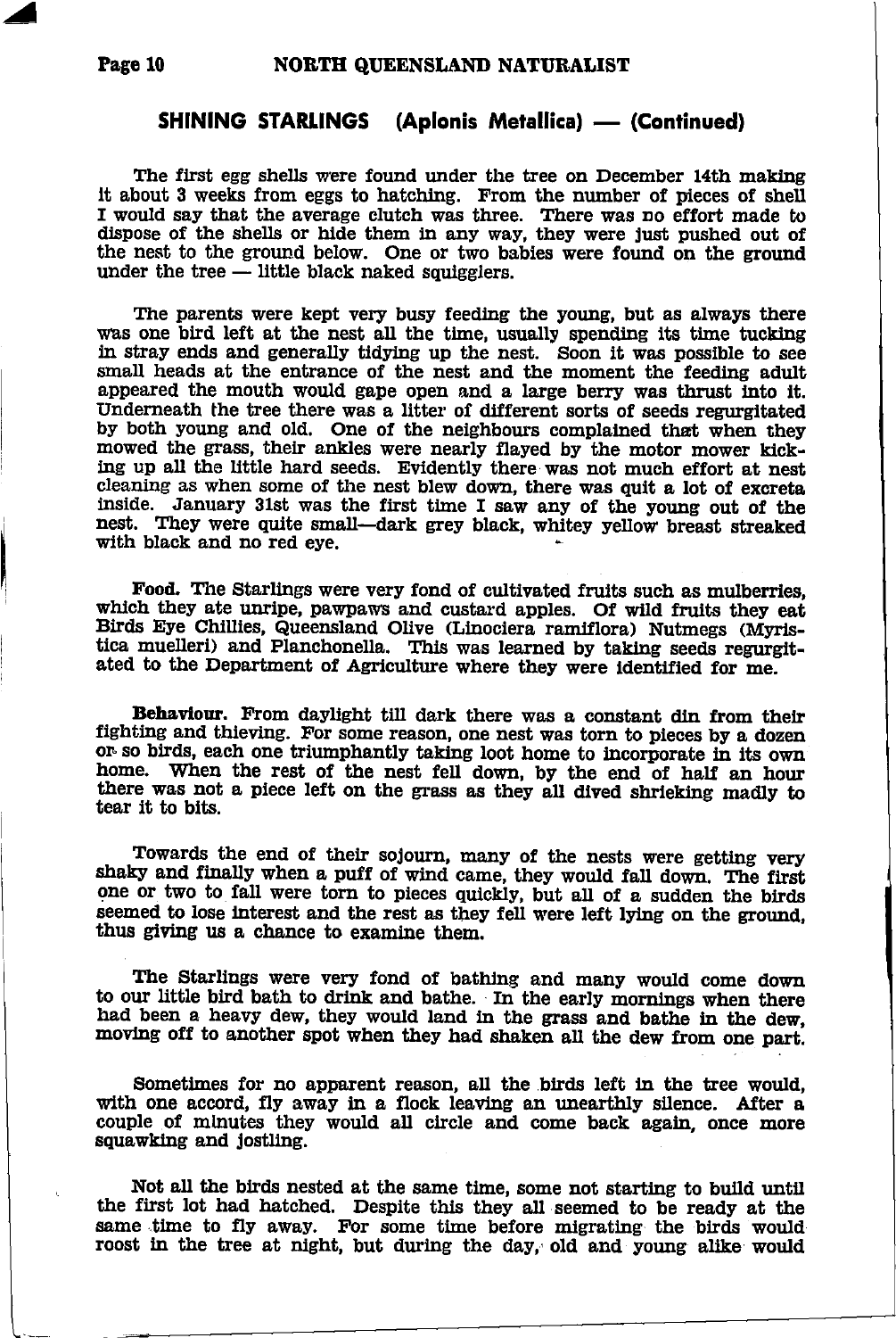### SHINING STARLINGS (Aplonis Metallica) - (Continued)

leave in the early morning and there was blessed silence until about an hour before dusk when they would all arrive back again. They finally left about the end of April.

Before leaving most of the nests that had not fallen, about three quarters of them, were deliberately pulled down by the birds. It seemed to be a sort of game with them.

At the beginning of August 1961 a small flock of about 5 birds arrived back in the tree. Gradually this advance guard began to build up until there was about 20-30 birds there. Some started to build, but this was too much for the owners of the tree who had had enough by this time. Every effort was made to discourage the birds-at least £1 worth of crackers were let off under the tree, but all that happened was that the birds flew off, circled once and arrived back again. A string was tied to the branch and every time the birds lighted, it was pulled and they were dislodged. This also failed to discourage them. At last a greater part of the tree was cut down and so the birds just congregated on the uncut portion. Finally the tree was very severly lopped with not a leaf left, and this at last sent the starlings awayto settle in a Poinciana tree in front of the house! They do not seem to be building there, though they are much in evidence and the flock seems to be building up. Where they will eventually build is anyones guess-but we do know it won't be in the Samanea Saman next door !

Note. Since writing the above paragraphs, the Starlings found another Samanea Saman tree just up the road and seemed quite happy to settle there and rear their young.

M.L.Cassels.